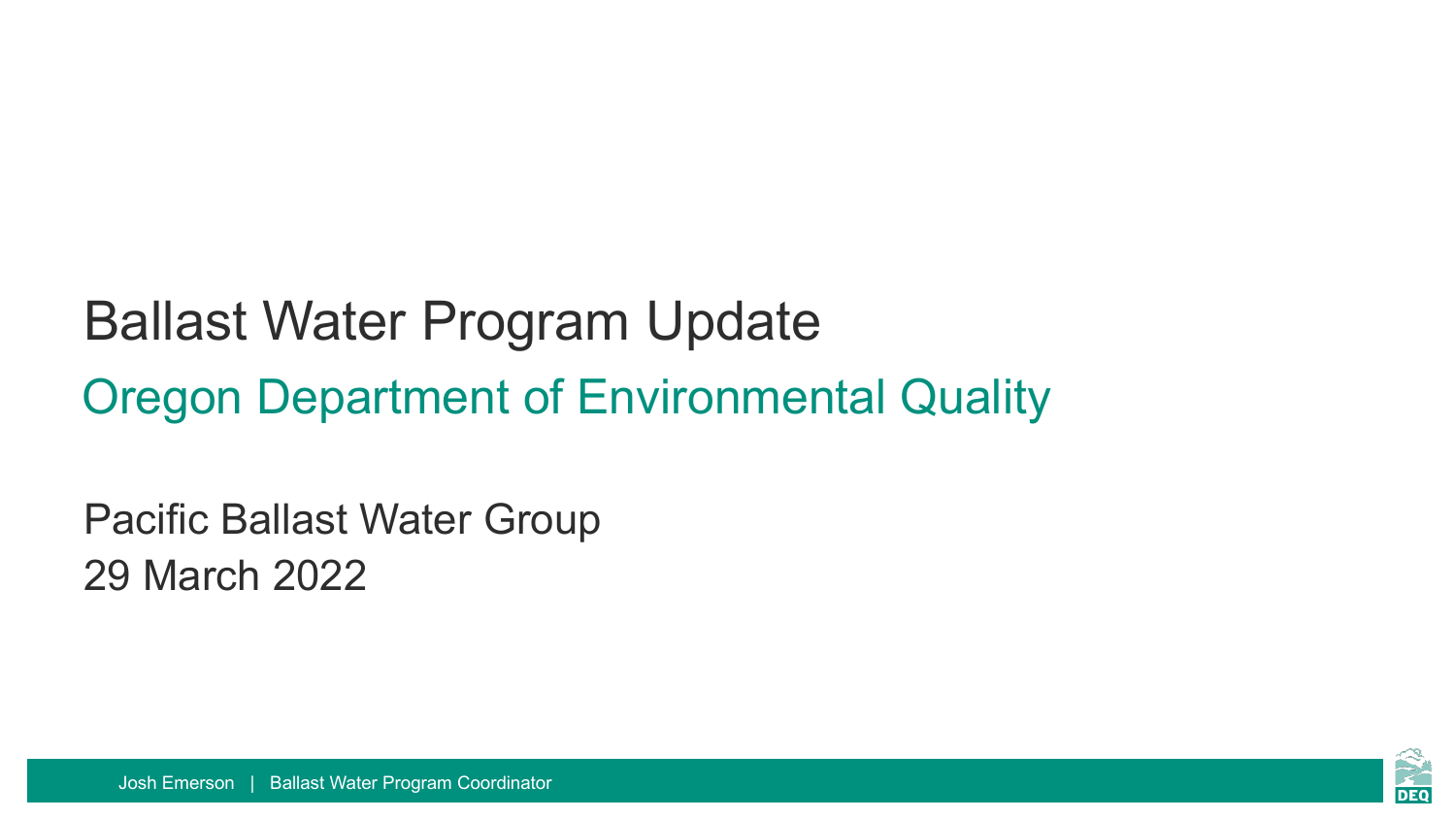#### **Outline**

- I. Program Summary
- II. 2021 Summary Data

III. Ongoing and Upcoming Projects

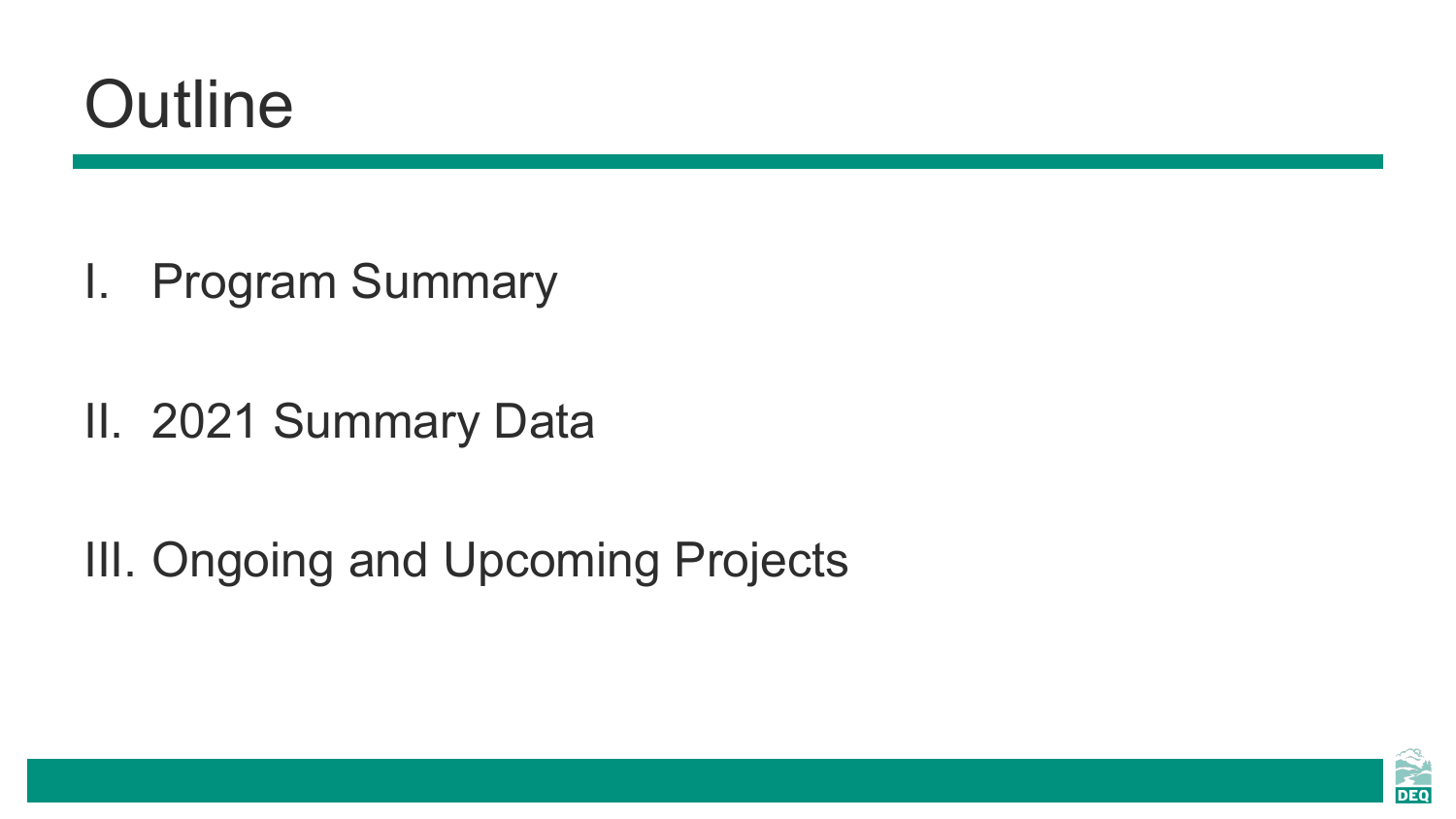#### Oregon Ballast Water Program







- Regulations established in 2001
	- Significant amendments in 2005, 2009, 2011 & 2017
- Program funding:
	- Initial funding level of 1.0 FTE (2007) was increased to 1.5 FTE following implementation of new fee in 2012
	- Supported by 50/50 cost share between fee revenue and GF allocation
- Program activities include;
	- Monitoring of vessel arrivals and pre-arrival reporting compliance
	- Outreach & technical support
	- Vessel inspections & compliance verification sampling
	- Enforcement actions
	- Policy development & stakeholder engagement

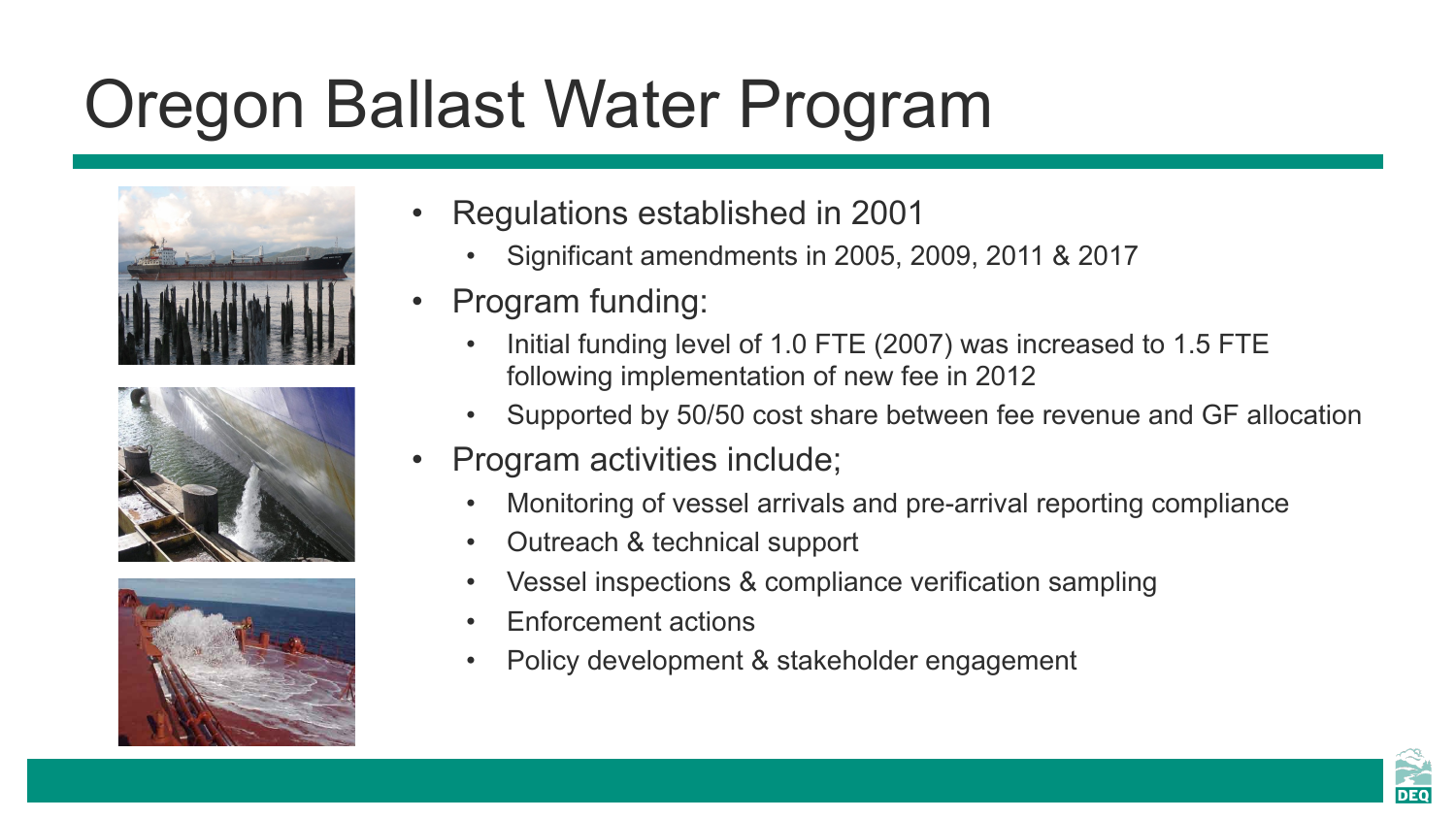## Oregon Ballast Water Program







#### *Statutory Requirements (ORS 783.620-640; 783.990-992)*

- Regulated Vessels:
	- > 300 gross tons and equipped with ballast tanks
- Reporting of Ballast Management:
	- at least 24 hours prior to entering waters of the state
- Management requirements for discharged ballast:
	- Mid-Ocean Exchange or Coastal Ocean Exchange
	- USCG-approved treatment
- Exemptions
	- Common Waters, and Safety of Vessel/Crew
- Penalty Issuance Authority
	- Civil and Criminal: up to \$25,000 penalty per violation

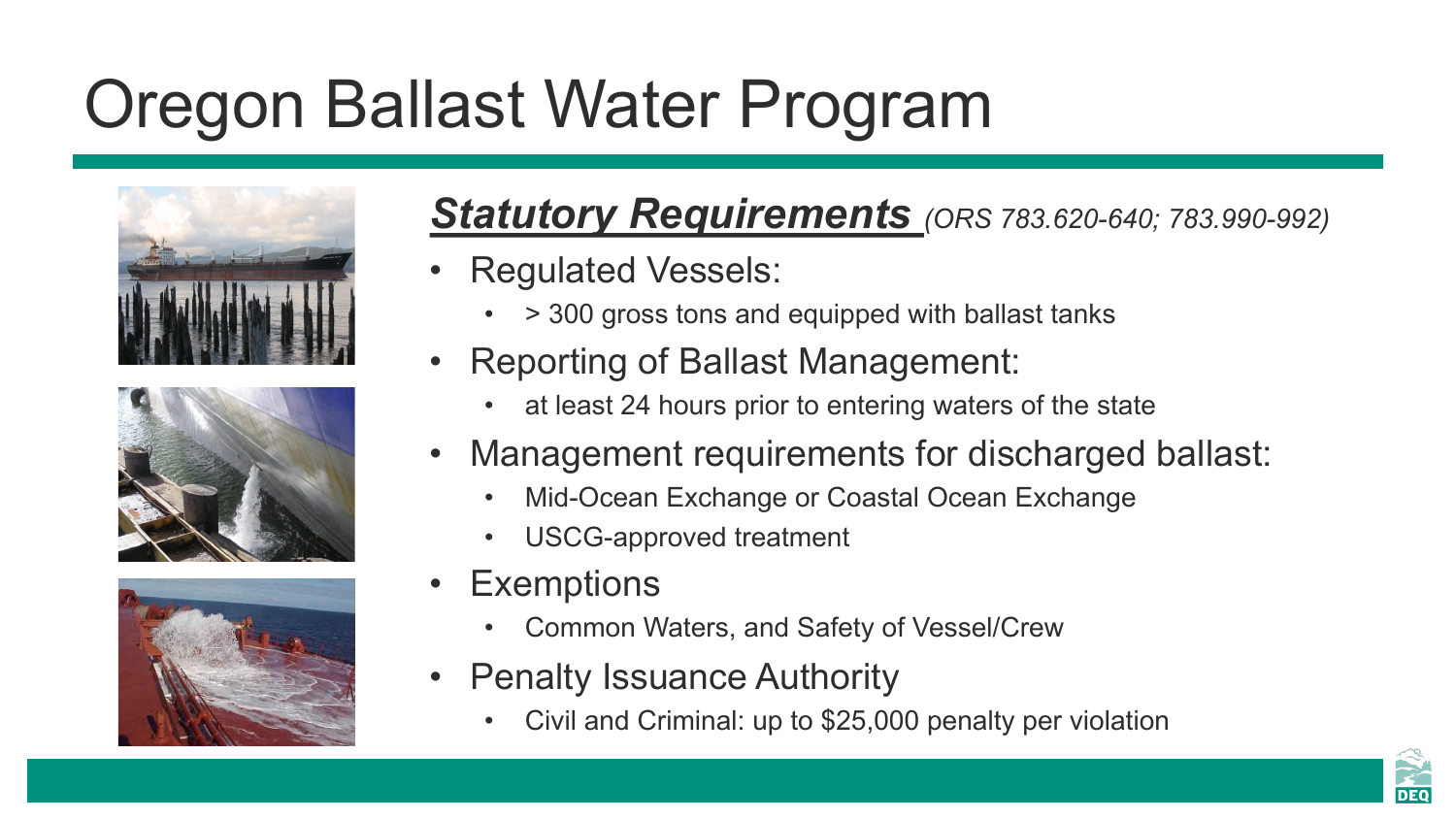# Reporting Compliance



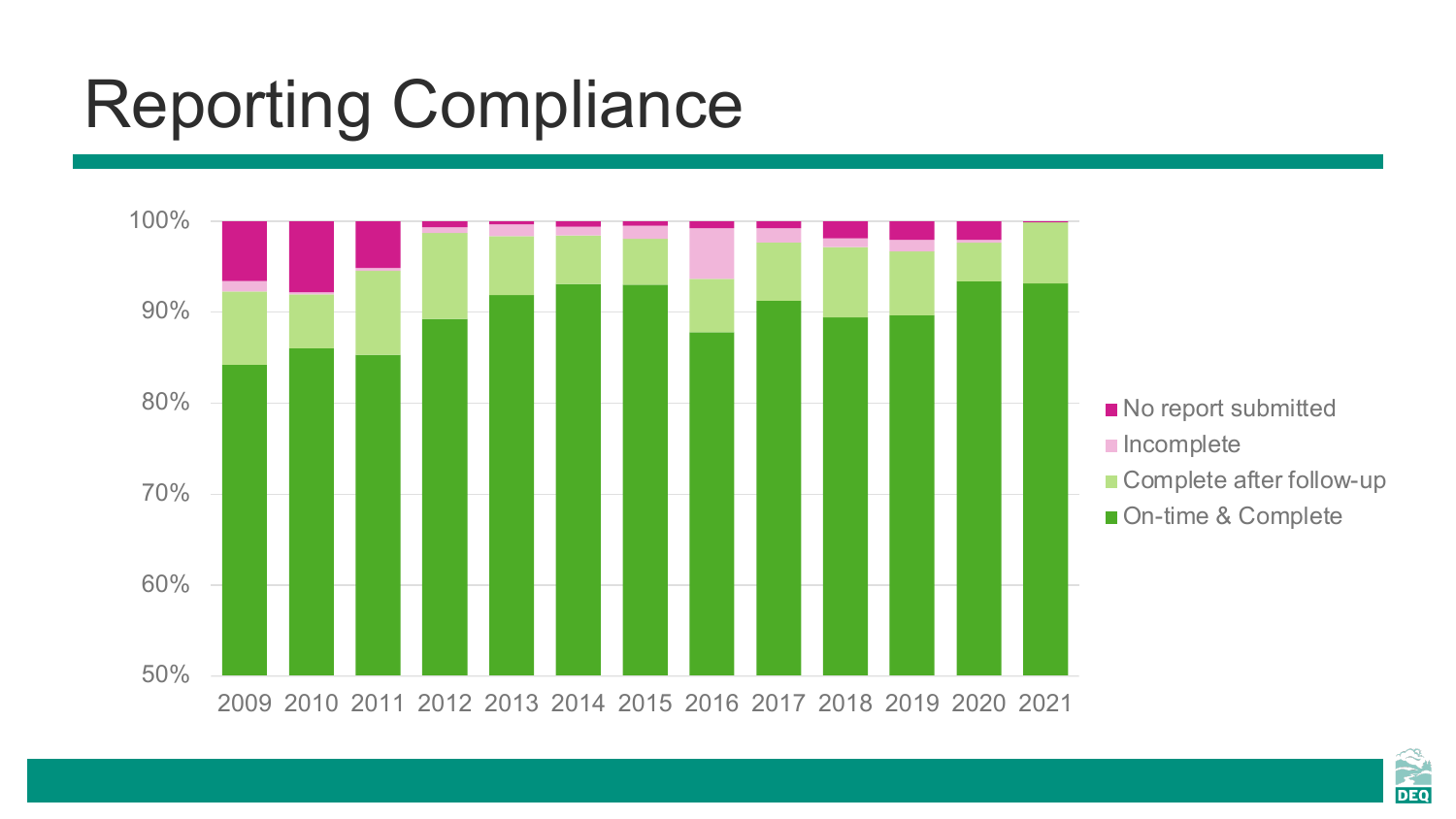## 2021 Arrival Trends – Last Region



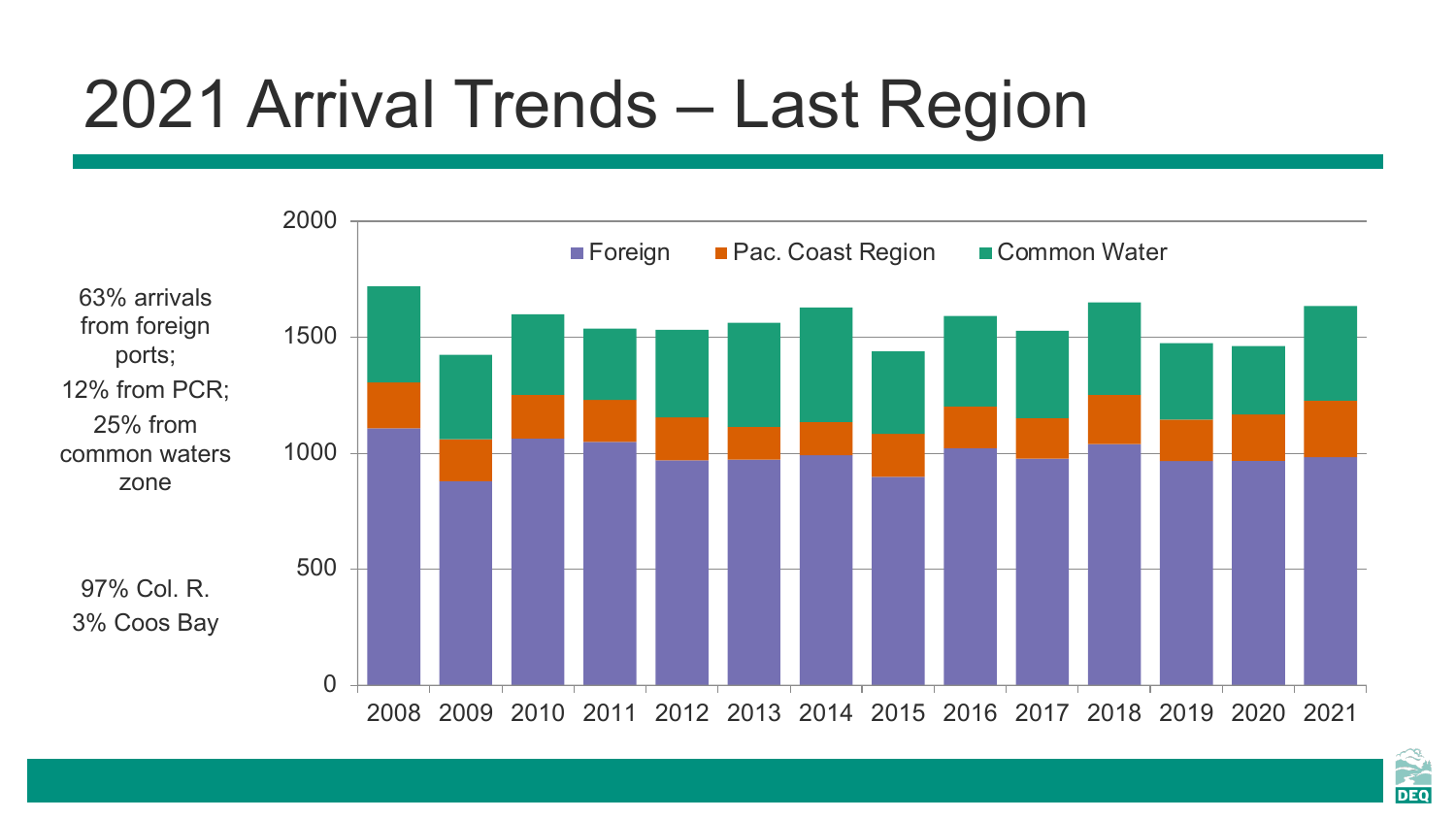#### 2021 Arrival Trends – Last Port



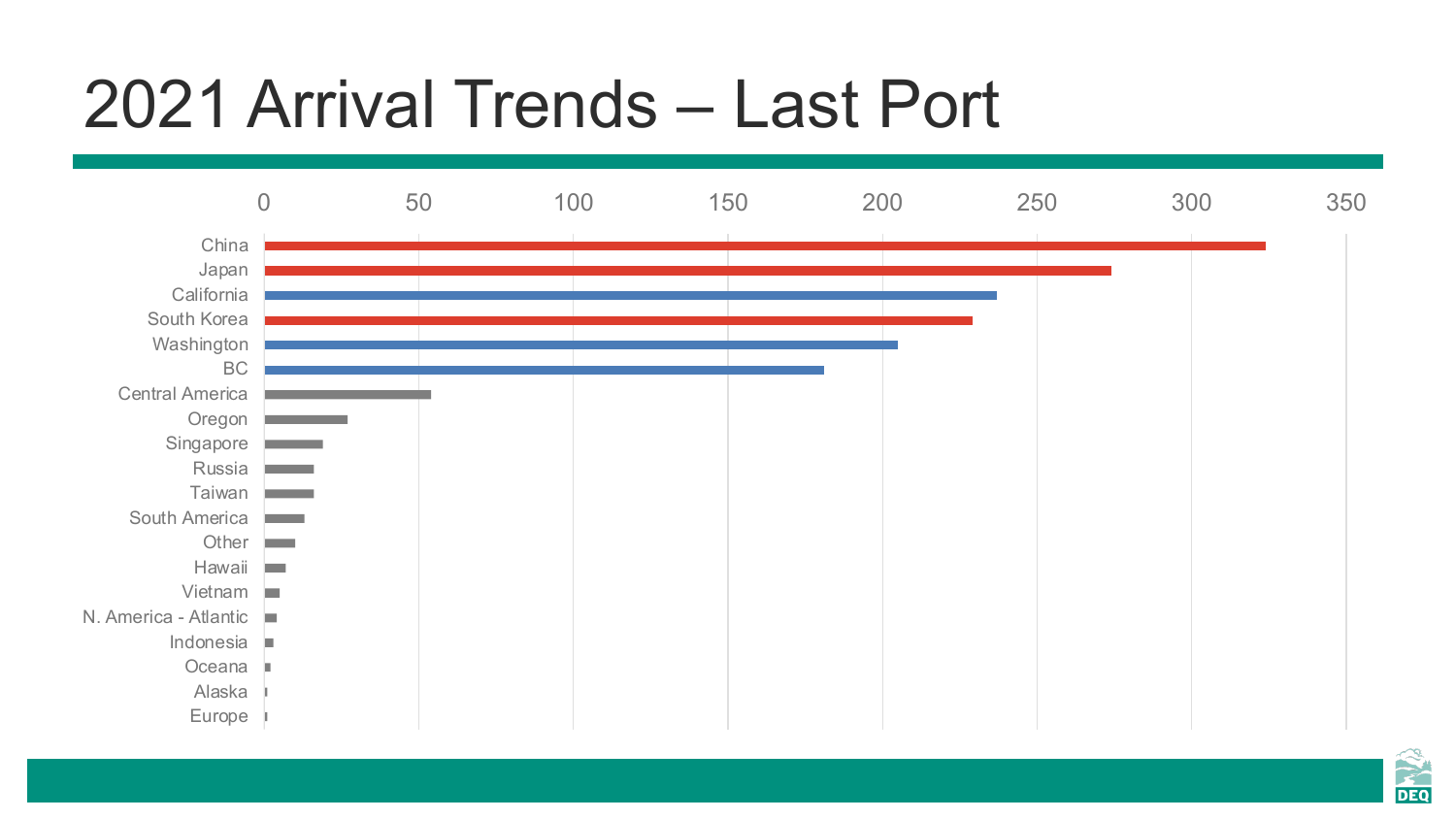#### Columbia River – Arrivals vs. Discharge





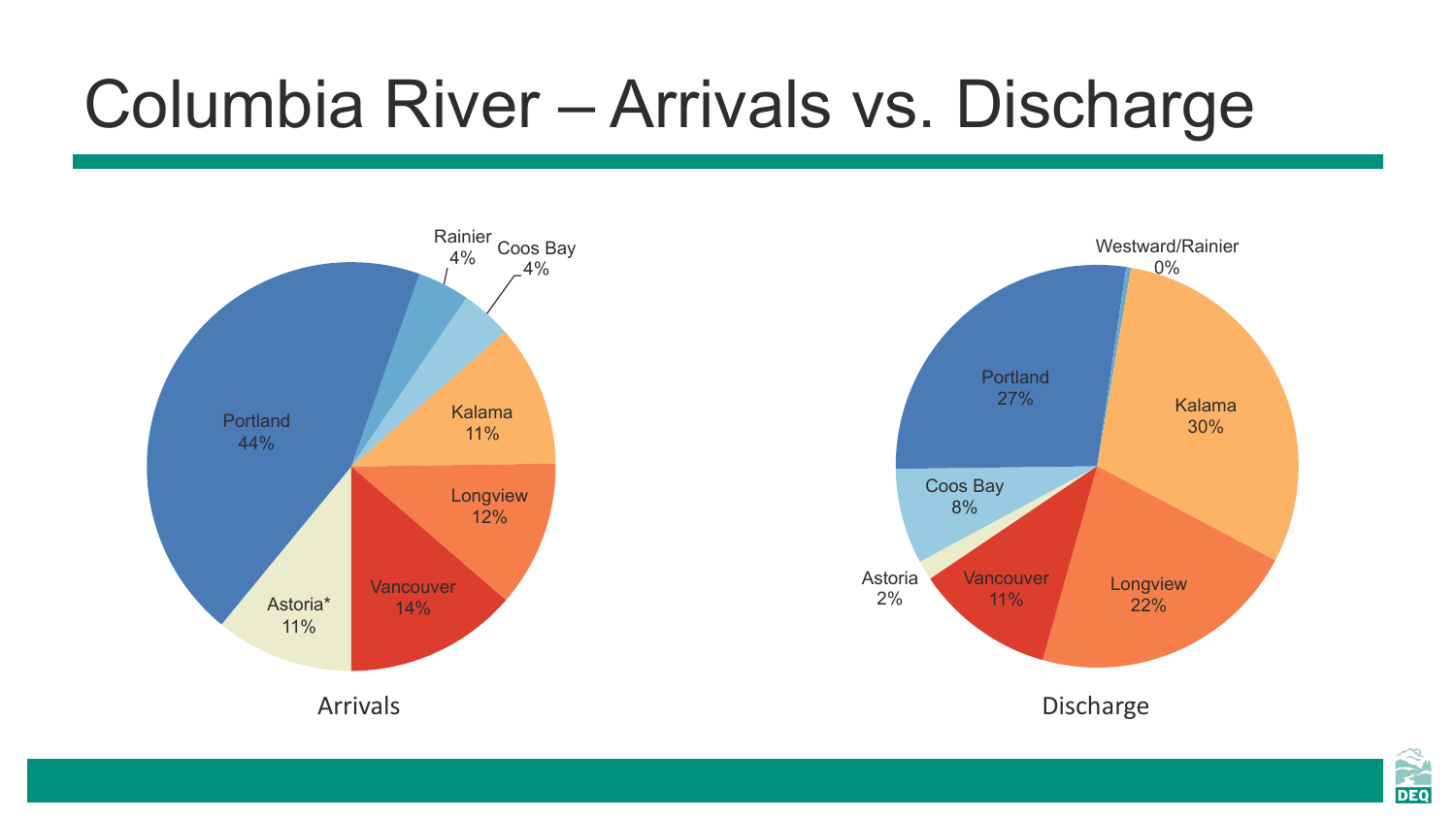#### 2021 Discharge Trends



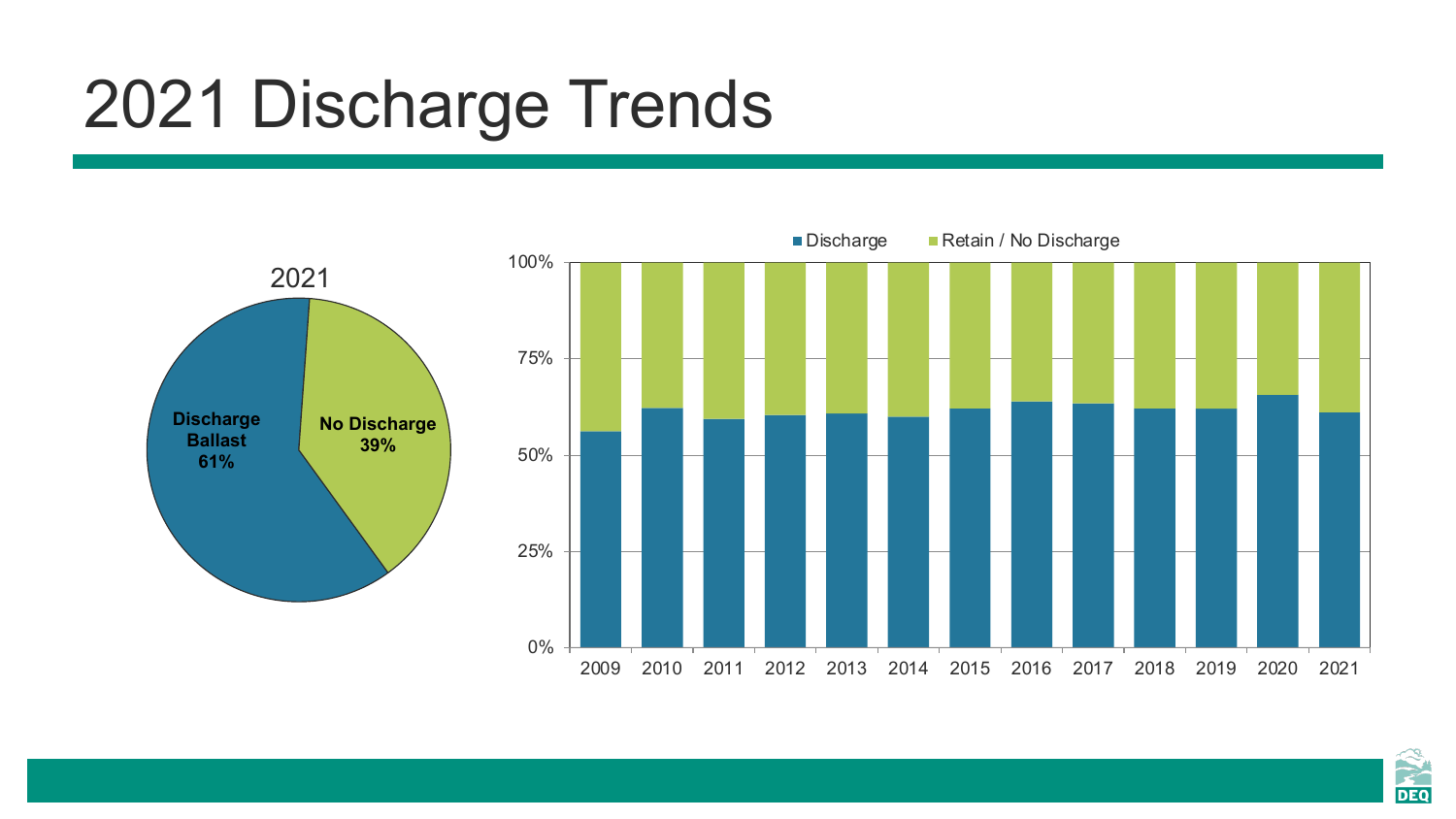#### Discharge Trends - Source



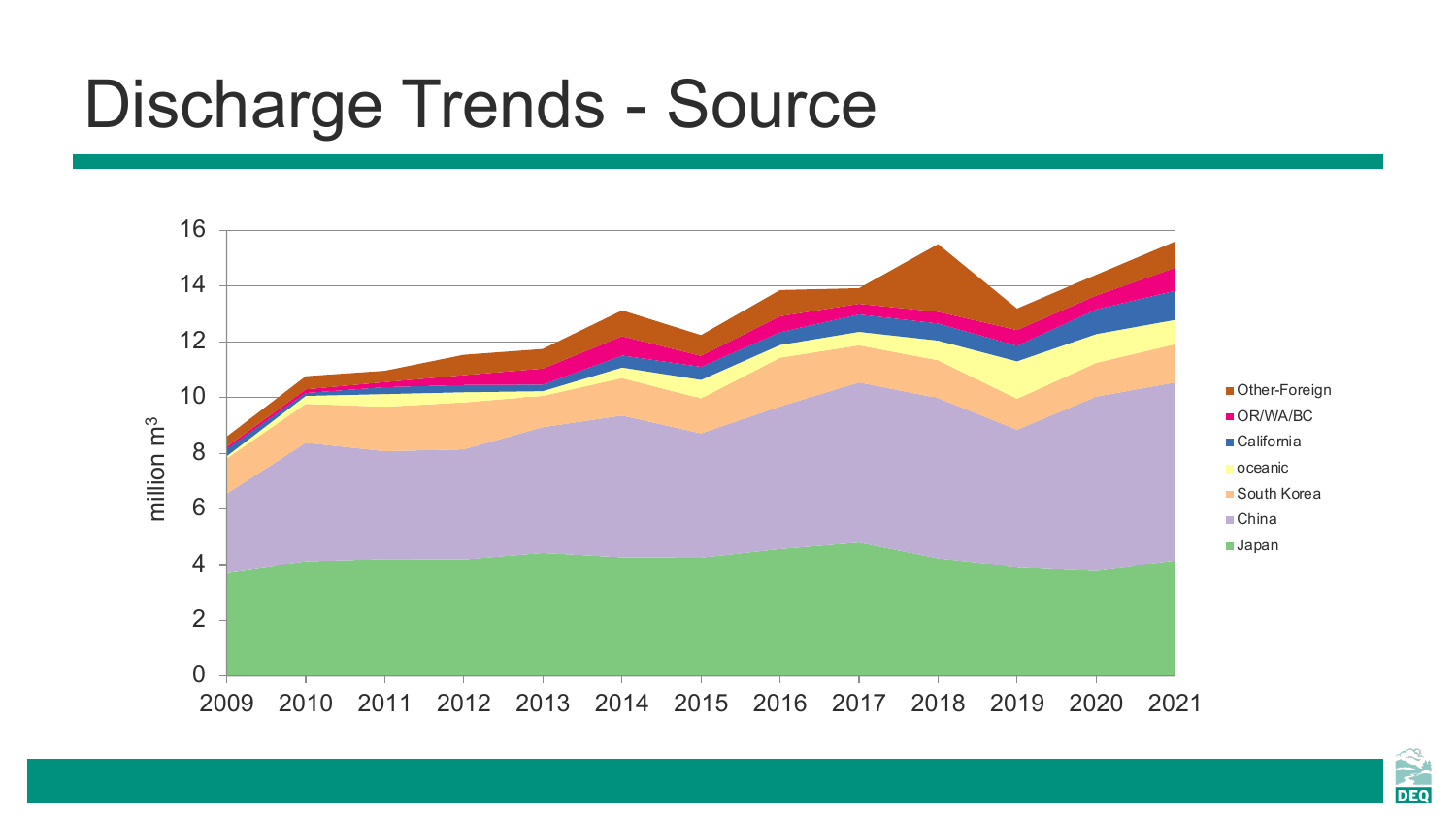## Discharge Trends - Oregon



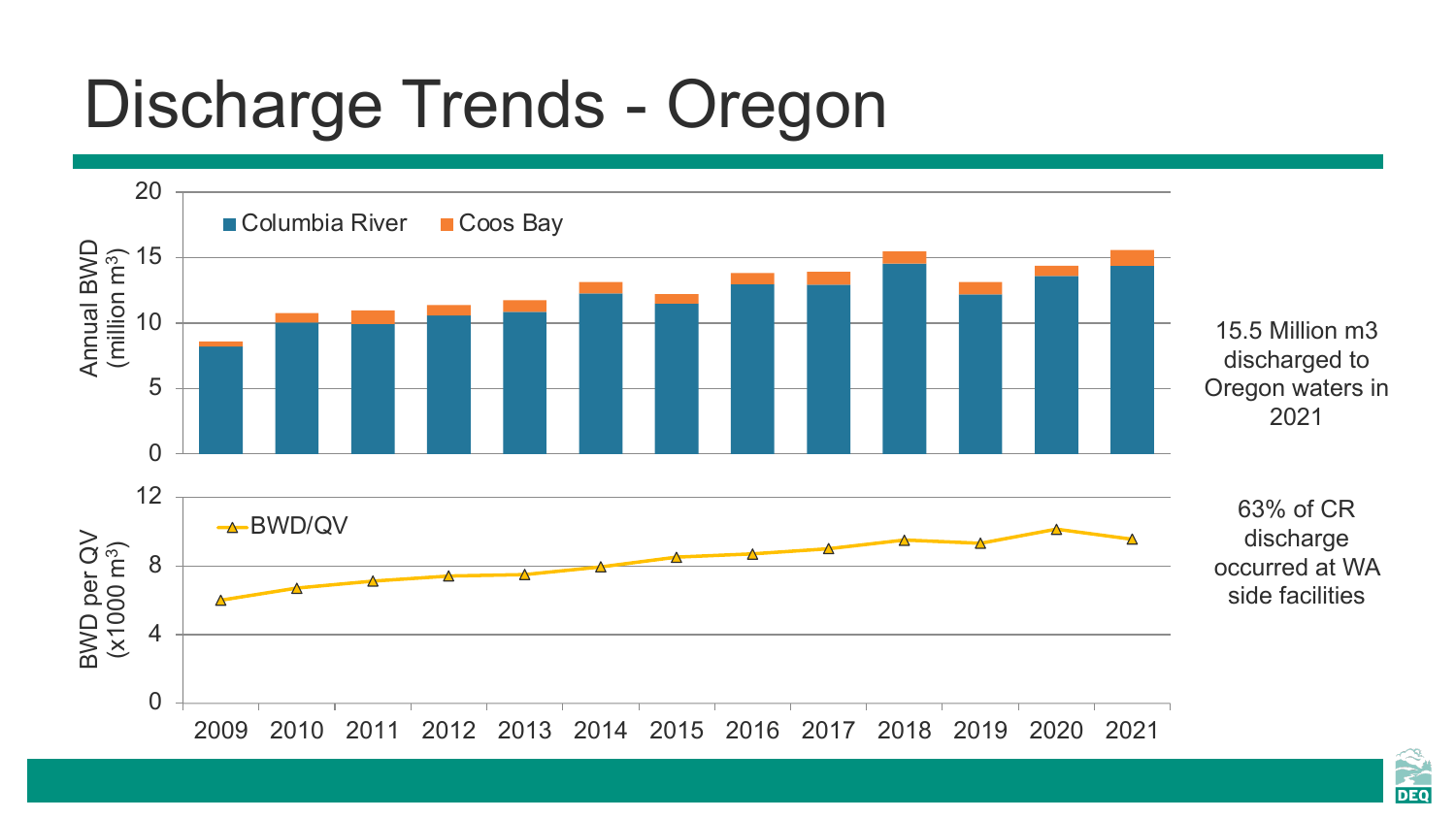#### Management Trends - 2021



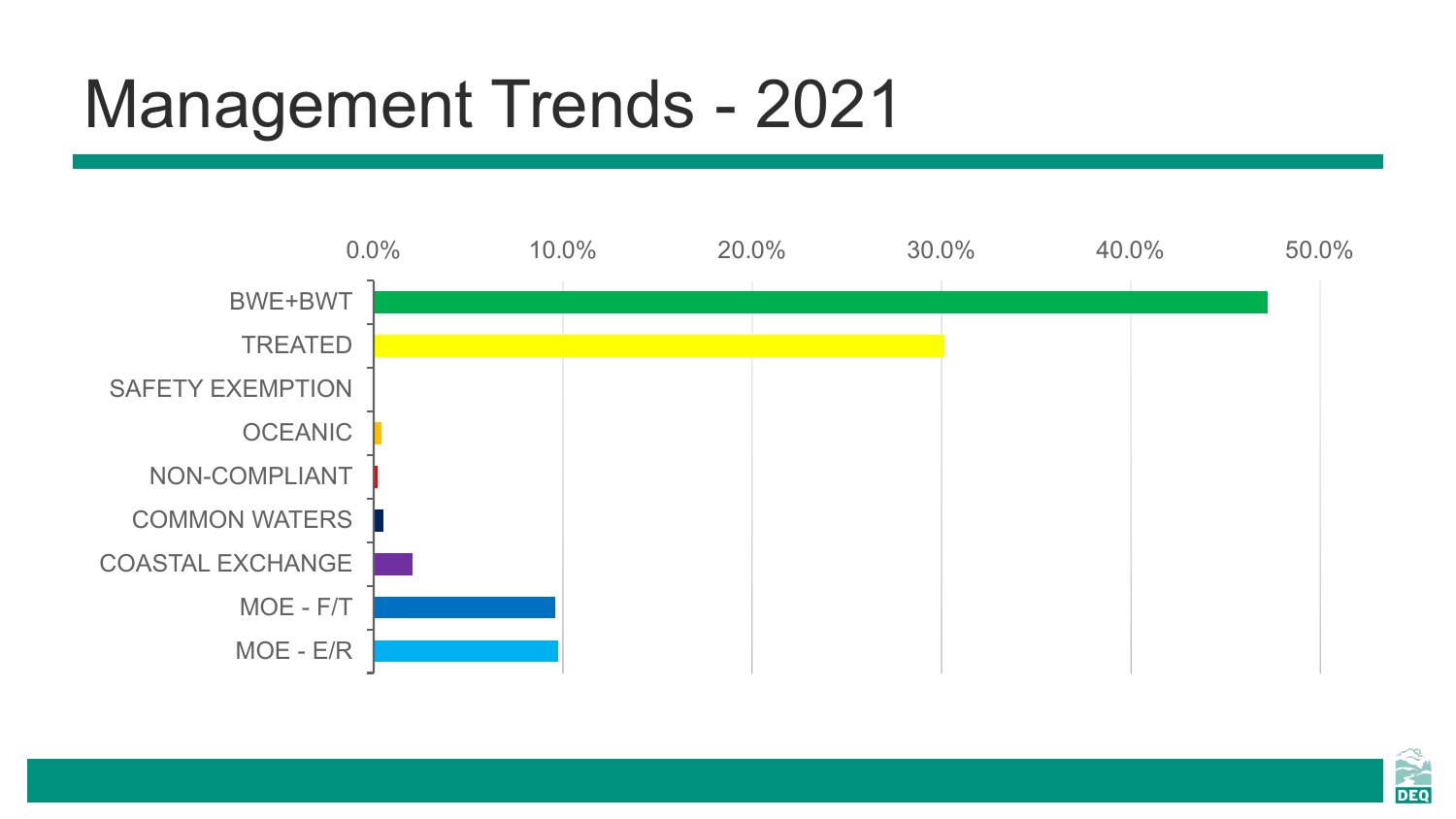#### Management Trends



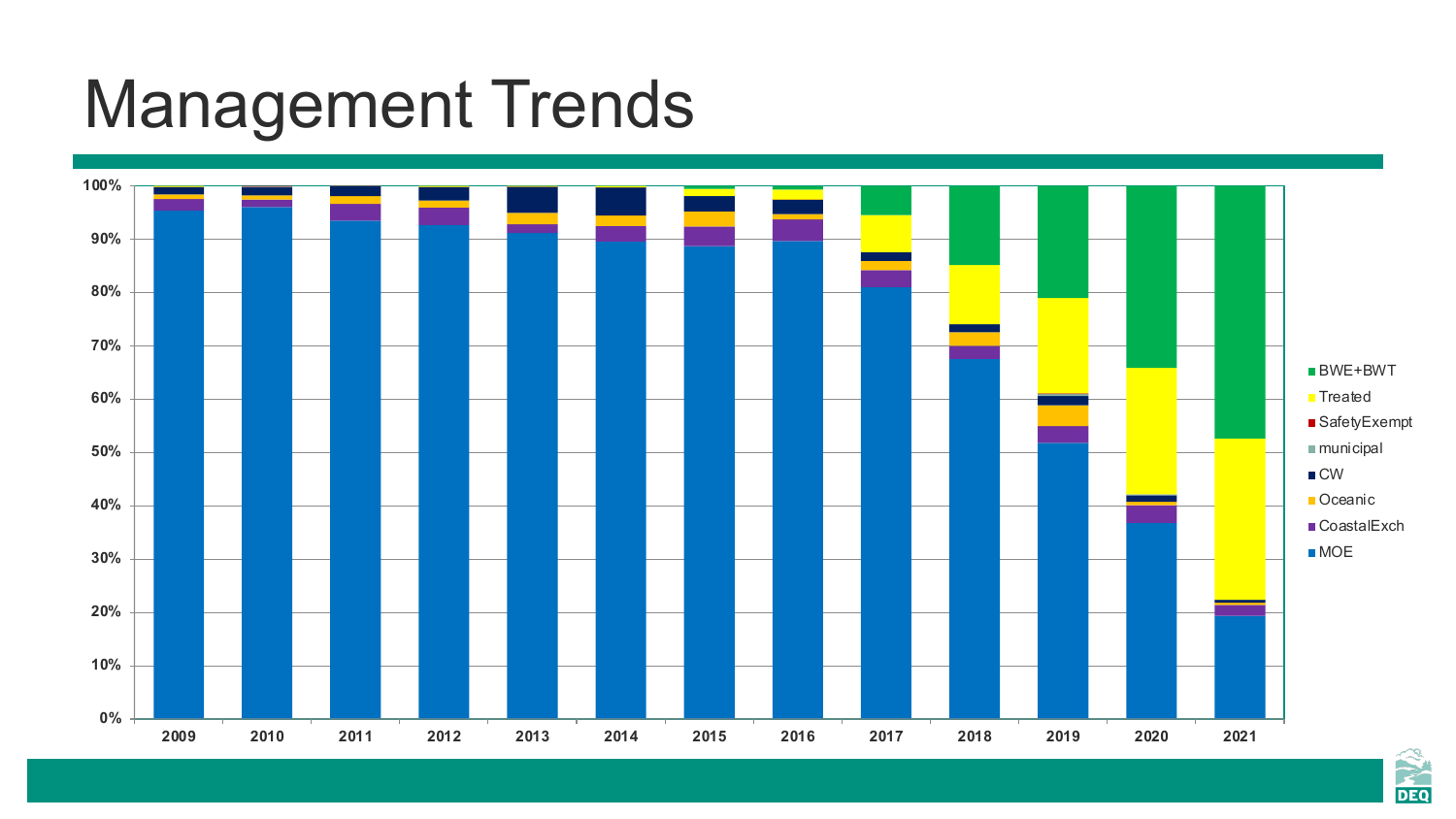## Inspection Activities: 2010-2021

- 1. Outreach & **Technical Service** 
	- 2. Audit of Shipboard Records
- 3. Compliance **Verification** Sampling
- 4. Assist with **Corrective** Action



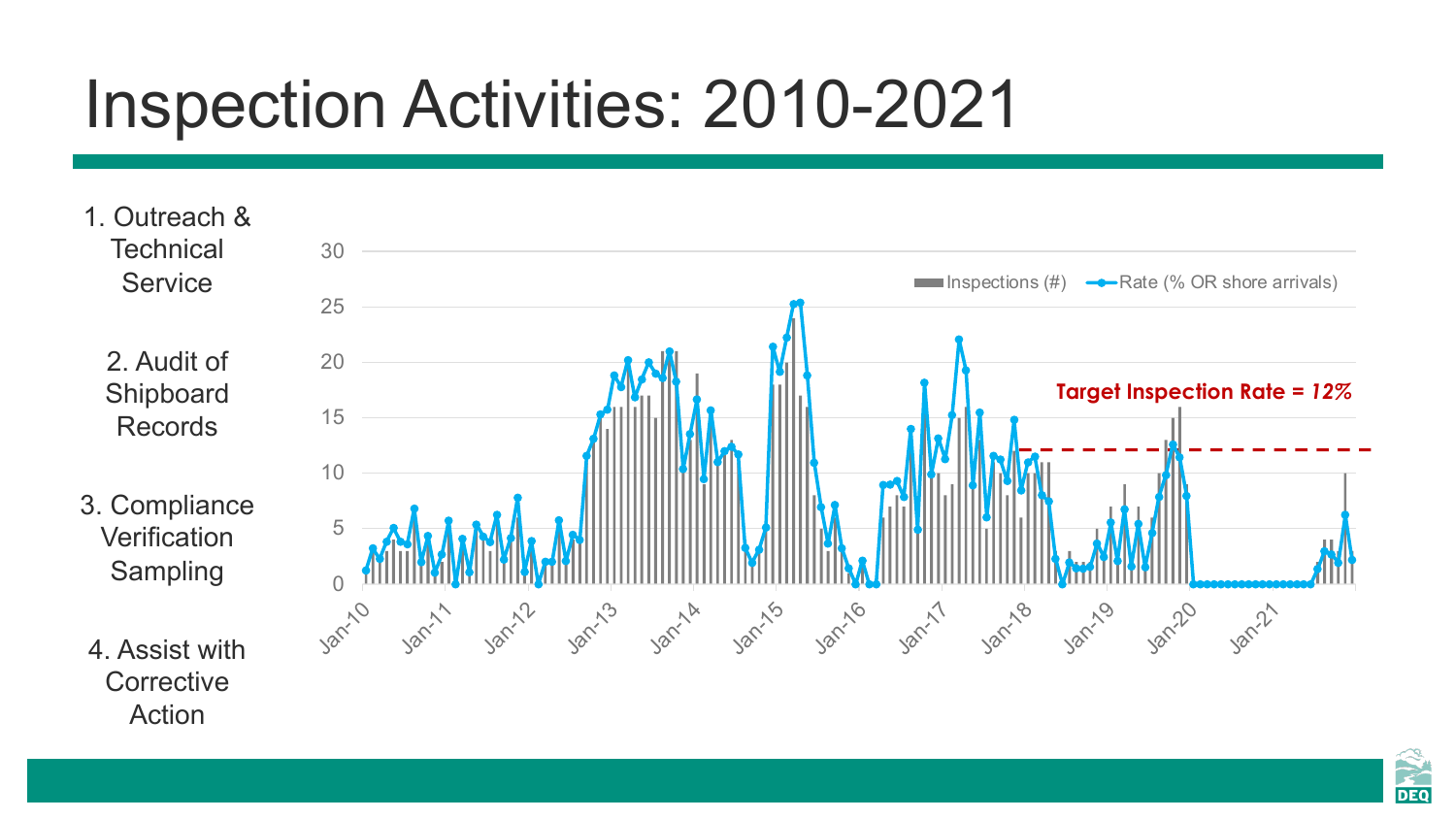#### On the Horizon…

- Recruit New Inspector(s)
- II. Database Replacement
	- a. Update screening tools
	- b. Modernize reporting abilities
	- c. Upgrade inspection technology

III. VIDA

IV. Oregon's Open Data Program